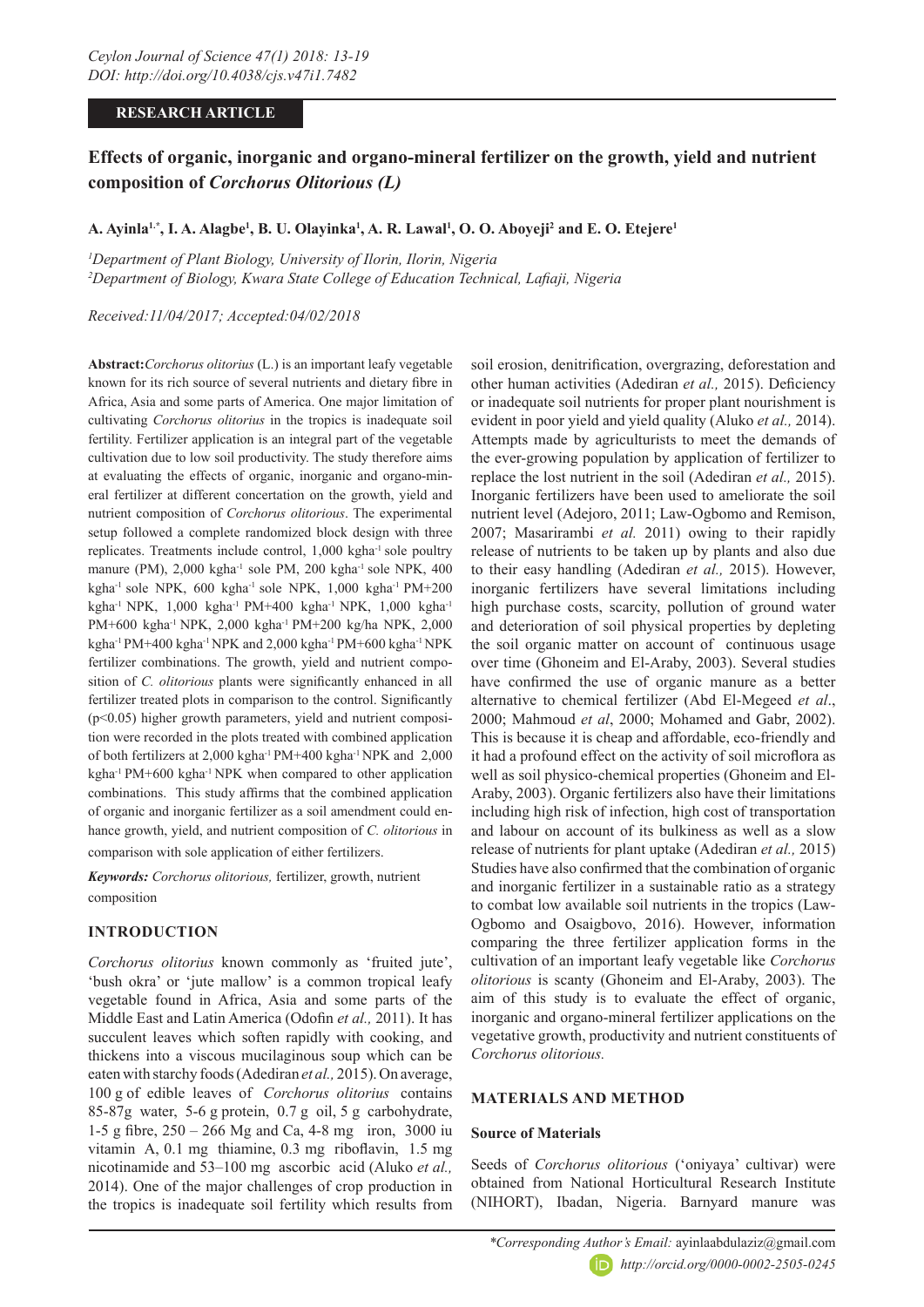obtained from a local poultry establishment at Tanke Oke-Odo, Ilorin, Nigeria. Inorganic fertilizer (NPK 15-15-15) was procured from an Agro-chemical shop in Ilorin.

# **Analysis of Soil and Organic Manure**

Air-dried and pulverized poultry manure as well as a composite soil sample (0-30 cm depth) taken from the site were both analysed for physio-chemical properties using standard laboratory procedures outlined by Mylavapus and Kennelley (2002). The soil particle size distribution was determined by Hydrometer method. Organic carbon content was determined by modified wet oxidation method of Walkey and Black (1945). The soil pH was measured with ta pH meter (Oakton  $TM$  water proof pH 450 portable meter) in 1:1 soil-water ratio suspension. Total nitrogen was determined by a semi-micro Kjedahl digestion distillation method (Bermer and Mulvalcy, 1982) while, the available phosphorous was determined by L-ascorbic method (Bray and Kurtz, 1945). The total exchangeable acidity was assessed by method described by Maclean (1982), while the cation exchange capacity (CEC) was determined via ammonium saturation of exchange site and analysis of saturated ammonium using an ammonium ion-selective electrode. (Soil and Plant Analysis Council, 2000). Similarly, exchangeable K, Ca, Mg, Na were determined using the KCl method and the percentage base saturation was calculated as the sum of exchangeable bases divided by the cation exchange capacity and multiplied by 100.

## **Experimental Design and Treatments**

The experimental layout followed a complete randomized block design with three replications per treatment. The dimension of the gross plot measured  $10 \text{ m} \times 8 \text{ m}$ , while that of the net plots is  $2 \text{ m} \times 2 \text{ m}$ . Each net plot was separated from each other by 0.5 m. Plant spacing on each of the net plots was  $0.3 \text{ m} \times 0.3 \text{ m}$ . Treatments include control,  $1,000$  kgha<sup>-1</sup> sole poultry manure (PM),  $2,000$  kgha<sup>-1</sup> sole PM, 200 kgha<sup>-1</sup> sole NPK, 400 kgha<sup>-1</sup> sole NPK, 600 kgha<sup>-1</sup> sole NPK, 1,000 kgha-1 PM+200 kgha-1 NPK, 1,000 kgha-1 PM+400 kgha-1 NPK, 10,000 kgha-1 PM+600 kgha-1 NPK, 2,000 kgha-1 PM+200 kg/ha NPK, 20,000 kgha-1 PM+400 kgha-1 NPK and 2,000 kgha-1 PM+600 kgha-1 NPK fertilizer combinations

The experimental plots were manually cleared and plant beds were prepared. The seeds dormancy of *Corchorus olitorious* L was broken by steeping in hot water between 80- 97o C for 5 seconds (Tolorunse *et al*., 2015) to ensure rapid and uniform germination of seeds. Thereafter, seeds were sown at  $0.3 \text{ m} \times 0.3 \text{ m}$  using drilling method to give room for hand-weeding operations. Plots were handweeded at intervals of 2 weeks throughout the study period. Harvesting was done at 8 weeks (56 days) after planting.

# **Fertilizer Application**

Sole organic fertilizer (poultry manure) at the rates of 1,000 kgha<sup>-1</sup> and 2,000 kgha<sup>-1</sup> poultry manure were uniformly spread on the plots and lightly incorporated into the soil with the use of a hoe. Sole inorganic fertilizer (NPK 15-15- 15) containing 1.10% sulphur,0.02% boron, 0.05% copper,

0.1% iron, 0.05% manganese, 0.001% molybdenum and 0.05% zinc was also applied by ringing them around the plant at the rate of 200 kgha<sup>-1</sup>, 400 kgha<sup>-1</sup> and 600 kgha<sup>-1</sup> while organomineral fertilizer was applied at the rates of 1000 kgha<sup>-1</sup> +200 kgha<sup>-1</sup>, 1,000 kgha<sup>-1</sup> + 400 kgha<sup>-1</sup>, 1,000 kgha-1 + 600 kgha-1, 2,000 kgha-1 +200 kgha-1, 2,000 kgha-1  $+$  400 kgha<sup>-1</sup> and 2,000 kgha<sup>-1</sup> + 600 kgha<sup>-1</sup> poultry manure and NPK 15:15:15 combinations, respectively

## **Data Collection**

The vegetative parameters such as plant height, stem girth, number of leaves and leaf area using CI-202 portable leaf area meter (CID Bio Science Inc) were recorded at 28, 42 and 56 days after planting. At harvest (56 days after planting), above-ground fresh and dry weight were determined. Yield components such as number of pods per plant, pod weight (fresh and dry) were also determined. Harvest was done at 56 days after planting by cutting at the soil level, and the fresh plants were weighed for total biomass using a Kern electronic weighing balance ABT 120-4M. The plant material obtained was oven dried at 80°C for 24 hours before taking the dry weight measurements.

## **Proximate and Mineral Analysis**

The leaf samples were analysed for proximate composition (moisture, ash, crude fats, protein, crude fibre and carbohydrate) were determined according to the standard method described by AOAC (2010). Nitrogen content was deduced by the micro kjedal method (AOAC, 2010) while potassium and phosphorus contents were measured using an Atomic Absorption Spectrophotometer (PG 990) after digestion with nitric acid. All the samples were analysed in triplicate and the mean values were recorded.

# **Data Analysis**

The data were subjected to analysis of variance (ANOVA) using Statistical Package of Social Science (SPSS version 20.0). Means were separated using Duncan multiple range test at 5% probability level.

# **RESULTS AND DISCUSSION**

## **Soil Parameters**

The soil is slightly alkaline (pH of 7.5) with 82.25, 10.09, and 7.66 % sand, silt and clay respectively with a textural class of sand (Table 1). The soil organic carbon, cation exchange capacity and base saturation are 1.22%, 2.95% and 27.45% respectively (Table 1). All other inherent mineral nutrients except exchangeable magnesium and organic matter were below the critical levels as suggested by Ibude *et al.* (1988) and Law-Ogbomo and Osaigbovo *(*2016). This result aligns with Akanbi and Togun (2002), who reported that most African soils are impoverished due to weathering, leaching and intensive cultivation. Similar result was also obtained by Law-Ogbomo and Osaigbovo (2016) in a study conducted on to evaluate of the use of food waste compost and inorganic fertilizer on the growth and yield of *Corchorus olitorius* in a humid ultisol of southwestern Nigeria.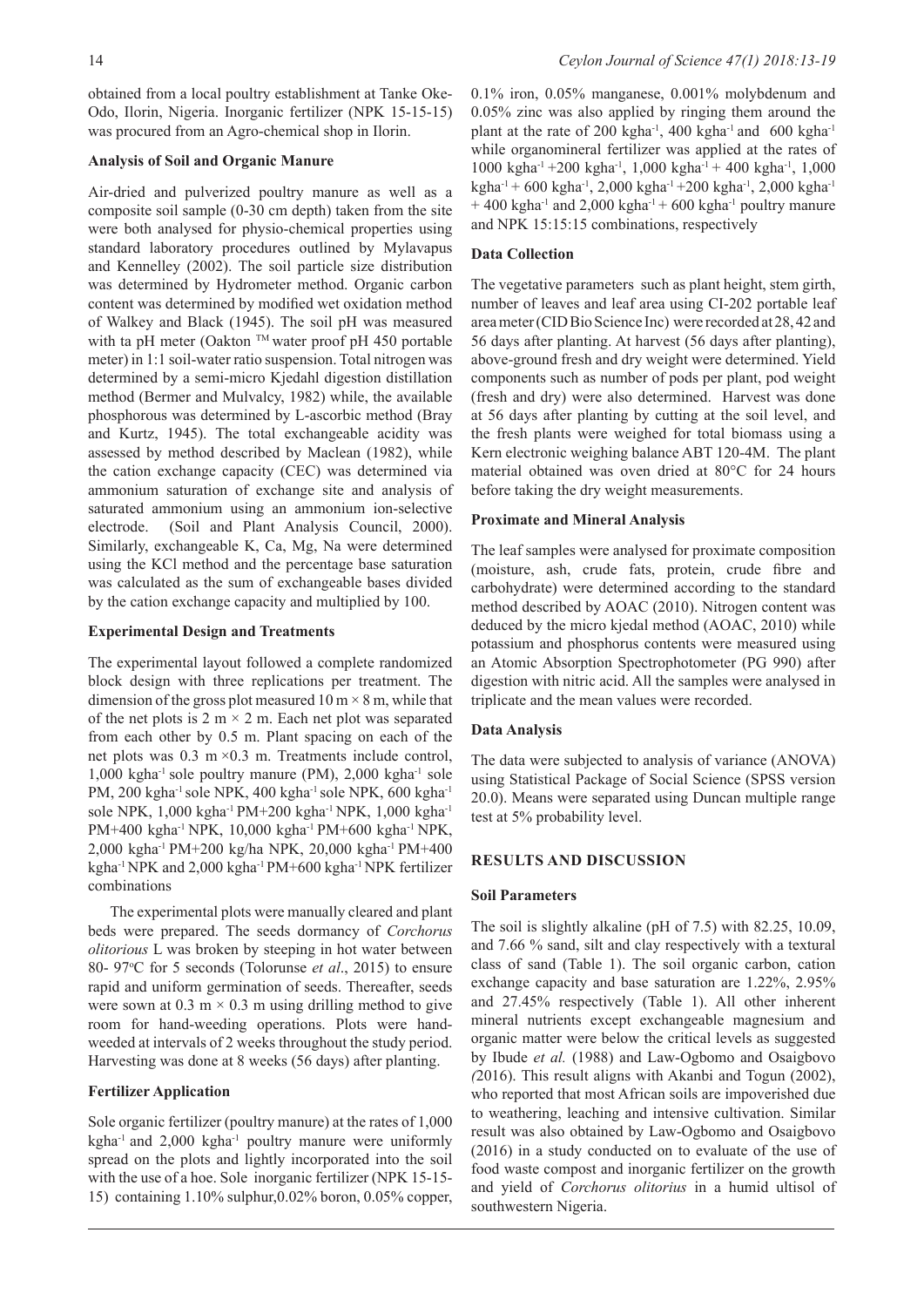**Table 1:** Analysis of the experimental field soil.

| Soil parameters              | Value | <b>Critical Value*</b> |
|------------------------------|-------|------------------------|
| рH                           | 7.5   | --                     |
| Total Nitrogen (%)           | 0.3   | 0.15                   |
| Organic Carbon (%)           | 1.12  |                        |
| Organic matter $(\% )$       | 2.11  | 2.0                    |
| Sand $(\% )$                 | 82.25 |                        |
| Silt $(\% )$                 | 11.09 |                        |
| Clay $(\% )$                 | 7.66  |                        |
| Available Phosphorus (mg/kg) | 1.50  | 8.50                   |
| Exchangeable K (cmol/kg)     | 0.04  | 0.16                   |
| Exchangeable Ca (cmol/kg)    | 0.08  | 1.50                   |
| Exchangeable Mg (cmol/kg)    | 0.68  | 0.28                   |
| Exchangeable Na (cmol/kg)    | 0.25  |                        |
| Acidity                      | 1.96  |                        |
| C.E.C. (cmol/kg)             | 2.95  |                        |
| Base saturation $(\%)$       | 27.45 |                        |
|                              |       |                        |

|  |  |  | *Ibedu et al., (1988); Law-ogbomo and Osaigboyo, (2016). |  |
|--|--|--|----------------------------------------------------------|--|
|--|--|--|----------------------------------------------------------|--|

|  |  | Table 2: Analysis of organic fertilizer used for the experiment. |  |  |  |  |
|--|--|------------------------------------------------------------------|--|--|--|--|
|  |  |                                                                  |  |  |  |  |

| <b>Treatment</b>             | Value |
|------------------------------|-------|
| pH                           | 72    |
| Total Nitrogen (%)           | 1.37  |
| Organic Carbon (%)           | 22.80 |
| Organic Matter (%)           | 36.62 |
| Available Phosphorus (mg/kg) | 0.92  |
| $K$ (cmol/kg)                | 0.35  |
| $Ca$ (cmol/kg)               | 6.04  |
| $Mg$ (cmol/kg)               | 1.40  |
| $Na$ (cmol/kg)               | 0.17  |

## **Chemical Composition of Organic Fertilizer**

The organic manure contained organic carbon, organic matter, nitrogen, potassium, calcium and magnesium contents of 22.8%, 36.62 %, 1.37 %, 0.35 cmol/kg, 6.04 cmol/kg and 1.40 cmol/kg respectively (Table 2). The result of the organic manure analysis depicts a considerably higher nutrient status when compared to that of the field soil. This is an indication of the organic manure's capability of improving the soil nutrient status if allowed to mineralize for the release of its nutrients (Law-Ogbomo and Osaigbovo, 2016). A similar result was obtained by Adediran *et al.* (2015) in a study on the effect of different nutrient sources on the growth and yield of *Corchorus olitorious.*

#### **Plant Growth Attributes**

All morphological growth characters of *Corchorus olitorious* plants considered were significantly affected by the fertilizer treatments at p<0.05 (Tables 3). Plant height, number of leaves, and leaf area of *Corchorus olitorious* were significantly higher in plots treated with 2000 kg/ha poultry manure + 600kg/ha NPK compared to all other treatments considered at all sampling stages (Table 3). This was followed by plots treated with different concentrations of sole NPK fertilizer  $(T_3, T_4$  and  $T_5)$  which were significantly higher than those treated with sole poultry manure at the initial stage of the study i.e. 28 and 42 days after planting.

Thereafter, Plots treated with different concentrations of sole poultry manure became significantly higher than those of sole NPK fertilizer at 56 days after planting. Significantly lowest plant height, number of leaves, stem girth and leaf area were recorded in the control at all sampling stages (Table 3 and 4). Significantly the highest growth parameters obtained in plots treated with 2000 kg/ha poultry manure + 600kg/ha NPK compared to all other treatments considered could be due to the combined effect of both fertilizer forms as suggested by Ullah *et al.* (2008) in a study to evaluate the effects of organic and chemical fertilizers on the growth and yield of *Solanum melongena*. The combined application of poultry and inorganic fertilizers has been shown to integrate the attributes of sole organic and sole inorganic fertilizers (Okunola *et al*., 2011). Significantly higher growth parameters obtained in plants treated with sole NPK fertilizer in comparison to those treated with sole poultry manure during the initial stage of study could be attributed to the ready availability of nutrients in contrary to the slow release of nutrients through the decomposition of poultry manure as reported by Mogapi *et al.* (2013). Significantly higher growth parameters obtained in sole poultry manure treatments when compared to sole NPK 15:15:15 at 56 days after planting could be due to the fact that the nitrogen present in poultry manure is released slowly and consistently to meet the growth requirement of the plant throughout its growth stages unlike inorganic nitrogen source that is easily lost soon after application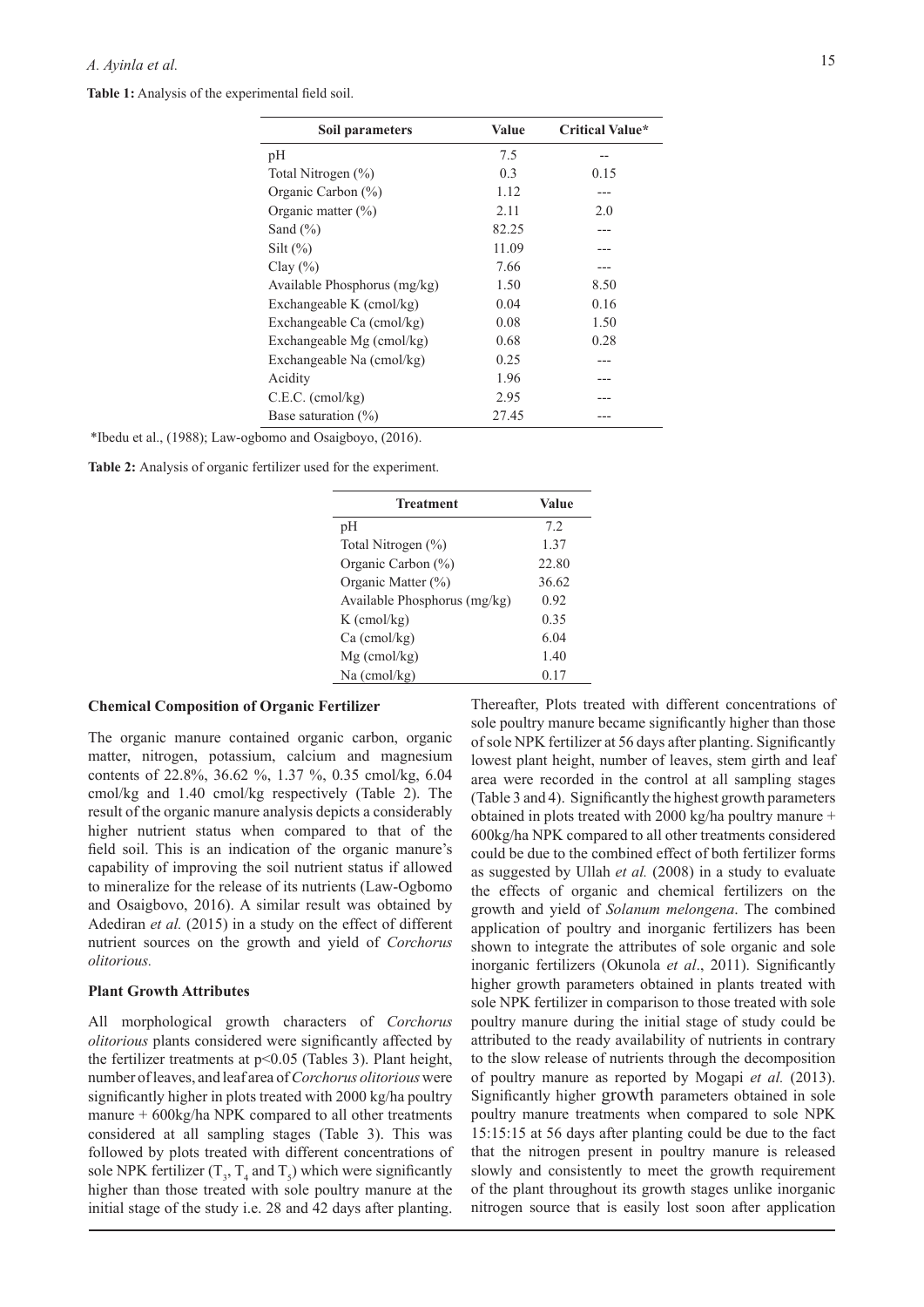(Adediran *et al*, 2015). Poultry manure has been reported to have a greater ability to conserve nitrogen when compared to NPK 15:15:15 which easily lost after application through rapid crop removal, run-off, volatilization, leaching and/or denitrification. (Olaniyi *et al*., 2010) As expected, the poor plant growth was reported in control plots as plants suffer due to the inherently poor soils. The results are similar to the study carried out by Mogapi *et al.* (2013) to check the effect of poultry manure and commercial fertilizer on growth of *Corchorus olitorius.* Significantly highest fresh and dry weight was recorded in plots treated with a combination of 20000 kg/ha poultry manure and 600 kg/ ha NPK with values of 29.49 g and 7.95 g respectively when compared to all other treatments. This was followed by the various combined application of poultry and inorganic manure (1000 kg/ha organic fertilizer + 200 Kg/ ha inorganic fertilizer, 1000 kg/ha organic fertilizer + 400 Kg/ha inorganic fertilizer, 1000 kg/ha organic fertilizer + 600 Kg/ha inorganic fertilizer, and 2000 kg/ha organic fertilizer + 200 Kg/ha inorganic fertilizer) all of which were significantly higher ( $p<0.05$ ) compared to sole application of both fertilizers and the control. Fresh and dry biomass were significantly higer in sole organic manure treated plants when compared to the inorganic and the control while significantly lowest fresh and dry weight was recorded in the control plots (Table 4). Significantly higher fresh and dry biomass accumulation in the organomineral fertilizer treatments obtained in this study when compared to the sole application of either fertilizers and the control is an indication that organo-mineral fertilizer is a better alternative to the sole application of either fertilizers. The combinations of organic and mineral fertilizer have been reported to perform better on the yield of tomato, maize, and *Solanum macrocarpon* than sole application of either fertilizers.(Akanni *et al*., 2011; Ayeni, 2008; Ogunlade *et al*., 2011). . Significantly higher fresh and dry biomass in sole organic manure application compared to sole inorganic fertilizer could be due to better nutrient uptake in organic manure when compared to inorganic fertilizer (Mishra and Ganesh, 2005). Organic manure has been reported to improve plant nutrient uptake by acting as a buffering agent against undesirable pH fluctuations and by improving soil water availability through retention and aeration which ultimately contributes to better nutrients utilization by the crop (Adediran, 2015). This was evident in the higher fresh and dry matter accumulation of sole organic manure treated plot compared to sole inorganic manure treated plots and the control. The least fresh and dry weight of plants in the control plots is a reflection of the soil nutrients deficit as evident in the soil physicochemical properties. The result is in tandem with Aluko *et al.,* (2014) in a study on the effect of organic and inorganic fertilizer on the growth and yield of *Corchorus olitorius.* The fresh and dry pod weight as well as pod number followed similar trend as the fresh and dry biomass (Table 5). This could be due to reasons adduced to fresh and dry biomass accumulation as previously mentioned. Similar results were obtained by Mogapi *et al.* (2013) in a study on the effect of chicken manure and commercial fertilizer on performance of

*Corchorus olitorious.*

#### **Proximate and Mineral Composition**

Proximate composition as well as percentage nitrogen, phosphorus and potassium of *Corchorus olitorius* were significantly influenced by different types and rates of fertilizer application. Percentage ash content, crude protein, crude fat, fibre and nitrogen, phosphorus and potassium were significantly highest in plants treated with combination of both organic and inorganic fertilizer when compared to sole application of both fertilizer types alone and the control. It should be noted that the aforementioned nutrient attributes were significantly enhanced in plants treated with sole organic manure when compared with sole inorganic manure. Plants in the control plots showed the lowest values. Combined application of poultry manure and inorganic manure has been shown to integrate the beneficial attributes of both organic and inorganic fertilizers (Okunola *et al*., 2011). This is evident in the higher ash content, crude protein, crude fat and fibre as well as nitrogen, phosphorus and potassium uptake recorded in the combined application of both fertilizer as compared to either of the sole applications and the control. Significantly higher levels of the aforementioned nutrients in sole organic manure treated plant when compared to its sole inorganic fertilizer could be attributed to a better nutrient uptake in organic fertilizer plots than in inorganic fertilizer. These trends had earlier been reported by Mishra and Ganesh (2005) where they tested how different fertilizers affect the nutrient status of *Abelmoschus esculentus.*

## **CONCLUSION**

The observed increase in growth, yield and nutrient composition of *Corchorus olitorious* plants treated with different combinations and rates of both organic and inorganic fertilizers over the control suggests that fertilizer application is highly necessary for a successful production of the plant. However, combined application of organic and inorganic fertilizers could be a better soil nutrient amendment when applied at a rate of  $2000 \text{ kgha}^{-1} \text{PM} + 400$ kgha<sup>-1</sup> NPK and 2000 kgha<sup>-1</sup> PM  $+$  600 kgha<sup>-1</sup> NPK in the cultivation of *Corchorus olitorious.*

## **REFERENCES**

- Abd El-Mageed, Y.T., Gad El-Hak, S.H., Morsi, M.A. and Sadak, A.A. (2003). Response of tomato and cucumber to mulching colors and some treatments. 1-Tomatoes. *Minia J.Agric. Res. and Develop.* **20(2)**: 195-220.
- Adediran, O.A., Ibrahim, H., Tolorunse, K.D. and Gana, U.I. (2015). Growth, Yield and Quality of Jute Mallow (*Corchorus olitorius* L.) as Affected by Different Nutrient Sources. *International Journal of Agriculture Innovations and Research*, **3(5)**:2319-1473.
- Adejoro, S.A., Okunlola, A.I. and Fakanlu, G. (2011). Evaluation of Some Manure Types for the Growth and Yield of Watermelon in Southwestern Nigeria. *Researcher*. **3**:393-395.
- Akanbi, W.B. and Togun, A.O. (2002) . The influence of maize Stover compost and nitrogen fertilizer on growth, yield and nutrient uptake of Amaranth. *Scientia Horticulturae* **93**: 1-9.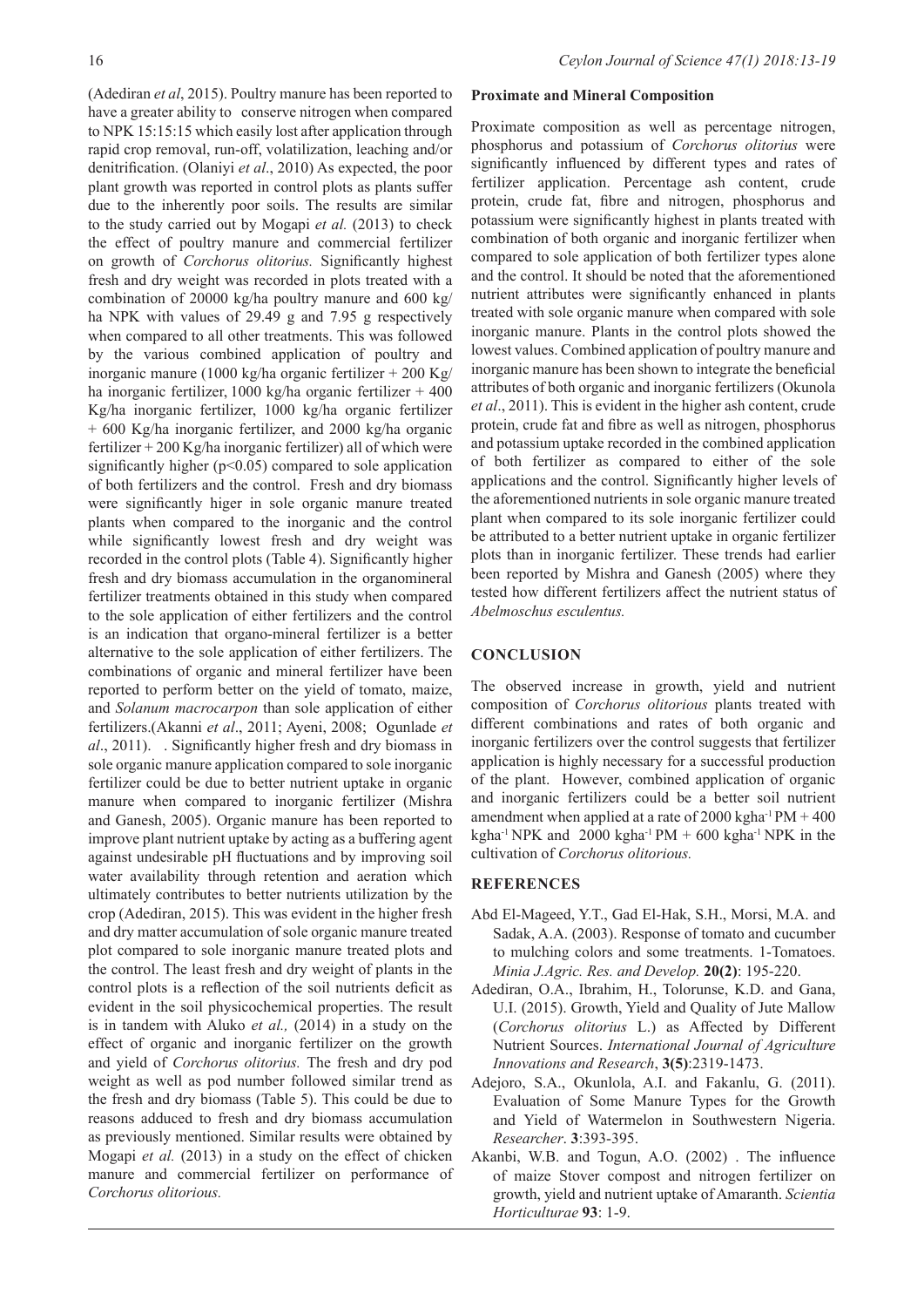- Akanni, D.I., Ojeniyi, S.O. and Awodun, M.A. (2011). Soil properties, growth yield and nutrient content of Maize, Pepper and Amaranthus as influenced by organic and organomineral fertilizer, *Journal of Agricultural Science and Technology*, **1**:1074-1078.
- Aluko, O.A., Olanipekun, T.O., Olasoji, J.O., Abiola, I.O., Adeniyan, O.N., Olanipekun, S.O., Omenna E.C., Kareem K.O. and Douglas A.I., (2014). Effect of organic and inorganic fertilizer on the yield and Nutrient composition of jute mallow. *Global Journal of Agriculture Research* **2 (3)**:1-9.
- Association of Analytical Chemist (AOAC). (2010). Official methods of analysis of AOAC International. *Gaithersburg, MD, AOAC International*.
- Ayeni, L.S. (2008) Integrated application of cocoa pod ash and NPK fertilizer on soil chemical properties and yield of tomato, *American-Eurasian Journal of Sustainable Agriculture* **2(3)**:333-337.
- Bermer, J.N. and Mulvalcy, C.W. (1982). Nitrogen total: Determination of total nitrogen by Micro-Kjeldahl method of soil analysis, chemical and microbiological properties part II. Am. *Soc. Agron.*, **48**:114-121.
- Bray, R.H. and Kurtz, L.T. (1945). Determination of total and organic of phosphate in the soil. *Soil Sci. J.*, **59**:45- 49.
- Ghoneim, I.M. and. El-araby, S.M., (2003). Effect of organic manure source and biofertilizer type on growth, productivity and chemical composition of jew's mallow (*Corchorus olitorious* l.) *Plants J. Agric. & Env. Sci.* **2(2)**: 88-105.
- Ibedu, M.A., Unambra, R.P.A. and Udealor, A. (1988). Soil management strategies in relation to farming system development in Southwestern Agricultural zone of Nigeria. In: Adebanjo, A. (Ed.) Papers presented at the National Farming System Research Workshop, Jos, Plateau State, Nigeria Pp. 22-29.
- Law-Ogbomo, K.E. and Osaigbovo, A.U. (2016).Growth and yield of ewedu (*Corchorus olitorius*) as influenced by food waste compost and inorganic fertilizer in a humid ultisol of southwestern Nigeria. *Nigerian Journal of Agriculture, Food and Environment*. **12(1)**: 80-84.
- Law-Ogbomo, K.E. and Remison, S.U. (2007). The response of *Dioscorea rotundata* to NPK fertilizer in Edo State, Nigeria. *Res. J. Agric. and Biological Sci.* **3**: 917-923.
- Maclean, E.O. (1982). Methods of soil analysis. Part II. *Am. Soc. Agron.*, **9**:978-998.
- Mahmoud, H.A.F., Sedera, F.A., Yousef, S.B.D. (2000). Effect of organic and inorganic fertilizers on onion crop. *J. Agric Sci., Mansoura Univ.* **25 (9)**: 5813-5829.
- Masarirambi, M.T., Mbokazi, B.M., Wahome, P.K. and Oseni, T.O. (2012). Effects of kraal manure application rates on growth and yield of wild okra (*Corchorus olitorius* L.) in a sub-tropical environment. *Asian Journal of Agricultural Sciences*. **4(1)**: 89-95.
- Mishra, R.K. and Ganesh, S. (2005). Effect of sources of nutrients on performance of okra (*Abelmoschus esculentus* (L.) Moench). *Sri. Lankan Journal of Agricultural Science*, *42*: 52-57.
- Mogapi E.M., Mathowa T., Mpofu, C., Stephen, N. and

Machacha, S. (2013). Effect of chicken manure and commercial fertilizer on performance of jute mallow (*Corchorus olitorius). Agriculture and Biology Journal of North America,* **4(6)**:617-622.

- Mohamed, F.H. and S.M. Gabr. 2002. Effects of organic manure and chemical fertilization on the growth, yield and quality characteristics of strawberries. *J. Agric. Sci. Mansoura Univ.* **27 (1)**: 561-572.
- Mylavarapus, R.S and Kennelley, D.E. 2002. UF//IFAS extension soil testing laboratory (ESTL): Analytical procedures and training manual. Institute of Food and Agricultural Science, University of Florida, Gainsville, USA Pp.55.
- Odofin, A.J., Oladiran, J.A., Oladipo, J.A. and Wuya, E.P. (2011). Determination of evapotranspiration and crop coefficients for bush okra (*Corchorus olitorius*) in a subhumid area of Nigeria. *African journal of Agricultural Research* **6(17)**, Pp. 3949-3953.
- Okunlola, A.I., Adejoro, S.A. and Fakanlu, G. (2011). Evaluation of Some Manure Types for the Growth and Yield of Watermelon in South-Western Nigeria. *Researcher*, **3(3)**:61-66.
- Olaniyi, J.O., Akanbi, W.B., Oladiran, O.A. and Ilupeju, O.T. (2010) The effect of organomineral and inorganic fertilizers on the growth, fruit yield, quality and chemical compositions of Okra. *Journal of Animal and Plant Sciences*, **1**:1135-1140.
- Soil and Plant Analysis Council. (2000). Chapter 7. Major cations (potassium, calcium,magnesium, and sodium). In: Soil analysis handbook of reference methods. Soil and Plant Analysis Council, Inc., CRC Press, Boca Raton, FL.
- Tolorunse, K.D., Ibrahim, H., Aliyu, N.C. and Oladiran, J.A. (2015).The Quality of Jute Mallow Seeds Exposed to Different Hot Water Steeping and Cooling protocols. *American Journal of Experimental Agriculture*  **7(2)**:107-117.
- Walkey, A. and Black, L.A. (1945). An examination of the oxidation methods for determining soil organic matter and proposed modification of the chronic and titration method. *Soil Sci.*, **37**:29-38.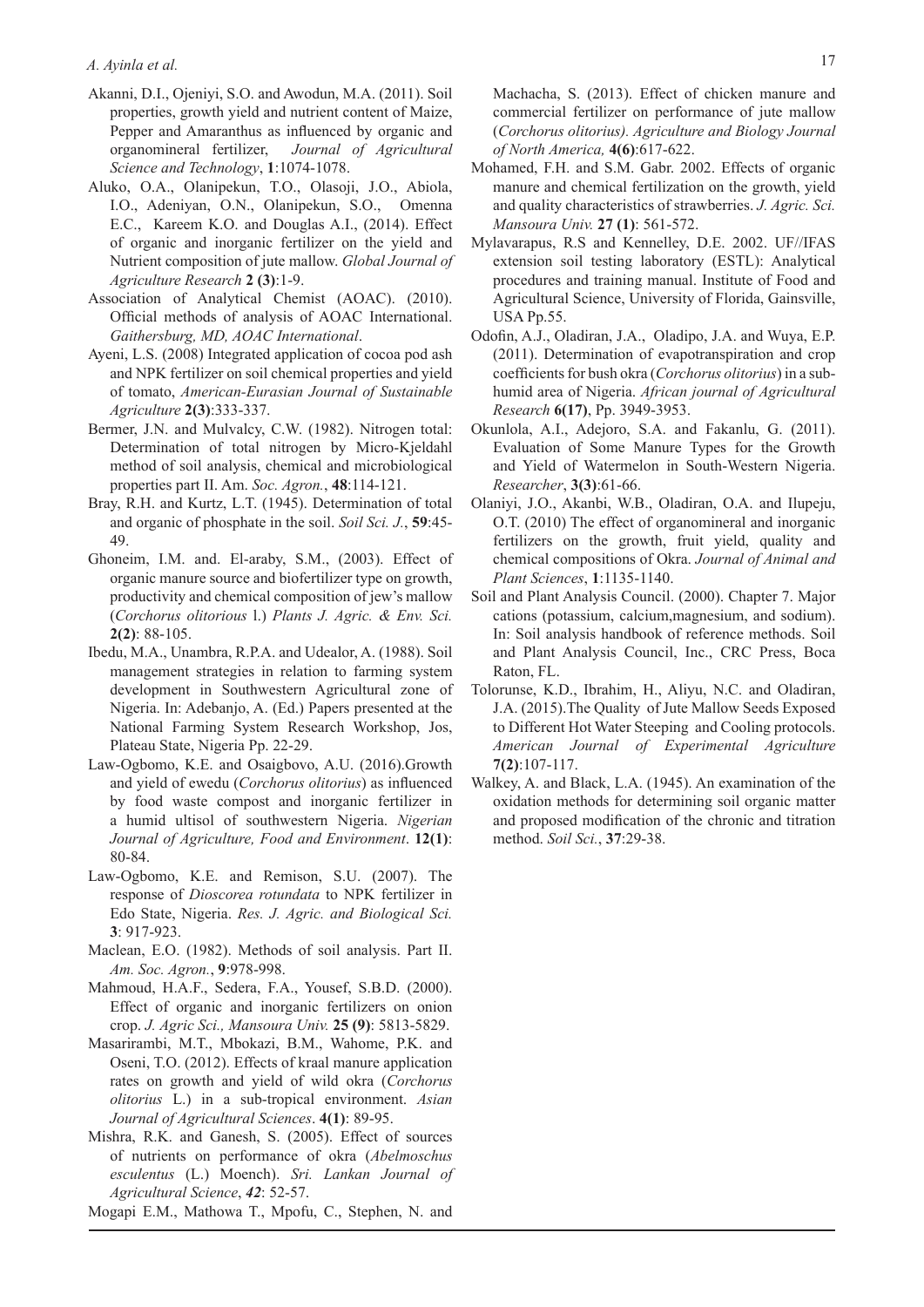| <b>Plant Height (cm)</b> |                    | <b>Number of Leaves</b> |                      | Stem Girth (cm)       |                    | Leaf Area $(cm2)$     |                   |                   | <b>Above-Ground</b><br>Weight $(g)$ |                    | Pod Mass (g)         |                    | Pod Number/<br>plant |                     |                    |                    |                     |
|--------------------------|--------------------|-------------------------|----------------------|-----------------------|--------------------|-----------------------|-------------------|-------------------|-------------------------------------|--------------------|----------------------|--------------------|----------------------|---------------------|--------------------|--------------------|---------------------|
|                          | 24<br>DAP          | 42<br>DAP               | 56<br>DAP            | 24<br>DAP             | 42<br><b>DAP</b>   | 56<br>DAP             | 24<br>DAP         | 42<br>DAP         | 56<br>DAP                           | 24<br><b>DAP</b>   | 42<br>DAP            | 56<br><b>DAP</b>   | Fresh<br>Weight      | Dry<br>Weight       | Fresh<br>Weight    | Dry<br>Weight      |                     |
| $T_{1}$                  | 28.37c             | 55.53 <sup>d</sup>      | $76.96$ <sup>f</sup> | $19.00$ f             | $43.55^{\circ}$    | $69.22^{\circ}$       | $1.34^\circ$      | 2.37c             | $3.52^{\circ}$                      | 10.07 <sup>d</sup> | $19.25$ <sup>f</sup> | $33.09^e$          | $24.73$ f            | $6.39$ <sup>f</sup> | 1.62 <sup>d</sup>  | 0.42 <sup>d</sup>  | 6.89 <sup>e</sup>   |
| T.<br>$\mathbf{1}_{2}$   | 31.32 <sup>b</sup> | 58.02bc                 | 82.59cd              | 20.99ef               | $43.22^e$          | 69.78 <sup>e</sup>    | .40 <sup>ab</sup> | $2.41^{ab}$       | 3.62 <sup>b</sup>                   | 10.10 <sup>d</sup> | $20.10^{\circ}$      | 33.67 <sup>e</sup> | 26.63 <sup>d</sup>   | 6.69 <sup>e</sup>   | 1.68 <sup>c</sup>  | 0.47 <sup>c</sup>  | 8.45 <sup>b</sup>   |
| T.<br>$\mathbf{1}_{3}$   | 31.01 <sup>b</sup> | 56.82 <sup>c</sup>      | 70.80 <sup>g</sup>   | $22.11$ <sup>de</sup> | 49.11c             | 74.11 <sup>cd</sup>   | .39 <sup>ab</sup> | 2.47a             | $3.36^{\circ}$                      | 10.69 <sup>c</sup> | 20.36 <sup>d</sup>   | 33.54 <sup>e</sup> | 22.30 <sup>8</sup>   | $6.04$ <sup>g</sup> | 1.52 <sup>e</sup>  | 0.35 <sup>e</sup>  | 4.22 <sup>8</sup>   |
| $T_{4}$                  | 33.70a             | 57.88 <sup>b</sup>      | 74.64 <sup>f</sup>   | 24.22bcd              | $45.34^e$          | $77.55^{b}$           | $1.41^{ab}$       | $2.41^{ab}$       | 3.42 <sup>d</sup>                   | $10.89^{bc}$       | $20.64^{\circ}$      | 33.80 <sup>e</sup> | $24.54$ <sup>f</sup> | $6.27$ f            | 1.54 <sup>e</sup>  | 0.39 <sup>d</sup>  | $5.22$ <sup>f</sup> |
| $T_5$                    | 35.09a             | 59.50 <sup>a</sup>      | $75.60$ <sup>f</sup> | $27.22^a$             | 47.89 <sup>d</sup> | $72.11$ <sup>de</sup> | $1.42^{\circ}$    | $2.44^a$          | 3.44 <sup>d</sup>                   | 11.21 <sup>b</sup> | $21.43^{cd}$         | $34.44^d$          | $25.08^{\circ}$      | $6.41$ <sup>f</sup> | 1.54 <sup>e</sup>  | 0.40 <sup>d</sup>  | 7.11 <sup>d</sup>   |
| $T_{6}$                  | 30.68 <sup>b</sup> | 54.59de                 | $80.02^{de}$         | $22.11$ <sup>de</sup> | 47.89 <sup>d</sup> | 75.56c                | .39 <sup>ab</sup> | 2.40 <sup>b</sup> | $3.64^{\circ}$                      | $10.91^{bc}$       | 21.86c               | 36.97 <sup>b</sup> | 26.67 <sup>d</sup>   | 7.28 <sup>d</sup>   | 1.66 <sup>cd</sup> | 0.48 <sup>c</sup>  | 8.44 <sup>b</sup>   |
| $T_{7}$                  | 33.56 <sup>a</sup> | 58.26 <sup>b</sup>      | 84.75bc              | 25.78abc              | 49.56c             | 77.78 <sup>b</sup>    | 1.38 <sup>b</sup> | 2.38bc            | 3.59 <sup>b</sup>                   | 11.66 <sup>b</sup> | 22.33 <sup>b</sup>   | 37.07a             | 27.82c               | 7.56 <sup>c</sup>   | 1.70 <sup>b</sup>  | 0.49 <sup>bc</sup> | $10.11^{a}$         |
| $T_{8}$                  | 34.28a             | 59.97 <sup>a</sup>      | 87.30 <sup>b</sup>   | 26.89a                | 51.78 <sup>b</sup> | 78.45 <sup>ab</sup>   | 1.37 <sup>b</sup> | 2.38bc            | 3.59 <sup>b</sup>                   | $11.96^{ab}$       | 22.82 <sup>b</sup>   | 37.77a             | 28.09°               | 7.66 <sup>c</sup>   | $1.73^{ab}$        | $0.52^{ab}$        | $10.11^{a}$         |
| $T_{\rm o}$              | 31.15 <sup>b</sup> | 53.86 <sup>e</sup>      | 79.73 <sup>e</sup>   | 23.89cd               | $51.22^{bc}$       | 74.22cd               | .42 <sup>a</sup>  | $2.42^{ab}$       | 3.66 <sup>a</sup>                   | $11.92^{ab}$       | 22.73 <sup>b</sup>   | 35.59c             | 26.94 <sup>d</sup>   | 7.51 <sup>c</sup>   | 1.67 <sup>bc</sup> | 0.48 <sup>b</sup>  | 8.22 <sup>c</sup>   |
| $\rm T_{10}$             | 33.30a             | 54.78 <sup>de</sup>     | 86.96 <sup>b</sup>   | $26.22^{ab}$          | 56.89 <sup>a</sup> | $76.22^{bc}$          | 1.42 <sup>a</sup> | $2.42^{ab}$       | 3.60 <sup>b</sup>                   | 12.59a             | 23.39 <sup>a</sup>   | 36.57 <sup>b</sup> | $28.55^{b}$          | 7.74 <sup>b</sup>   | 1.68 <sup>c</sup>  | 0.50 <sup>b</sup>  | 8.22 <sup>c</sup>   |
| $T_{11}$                 | 34.81ª             | 59.48 <sup>a</sup>      | $90.10^a$            | $27.44^a$             | 58.78 <sup>a</sup> | $80.11^{a}$           | $1.41^{ab}$       | $2.41^{ab}$       | 3.66 <sup>a</sup>                   | $12.82^{\rm a}$    | $23.88^{a}$          | 37.54a             | 29.49a               | $7.95^{\rm a}$      | $1.75^{\circ}$     | $0.55^{\rm a}$     | 9.56 <sup>a</sup>   |
| Control                  | 24.17 <sup>d</sup> | $39.27$ f               | 48.20 <sup>h</sup>   | 15.27 <sup>g</sup>    | 30.89f             | 45.44 <sup>f</sup>    | 1.09 <sup>d</sup> | 1.66 <sup>d</sup> | $2.62$ <sup>f</sup>                 | 9.29 <sup>e</sup>  | 17.11 <sup>g</sup>   | 26.98f             | 18.87 <sup>h</sup>   | 5.21 <sup>h</sup>   | $1.28$ f           | $0.31$ f           | 4.22 <sup>8</sup>   |

Table 3: Growth parameters of fertilizer treated Corchorus olitorius plants.

Values with the same superscripts are significantly the same at p<0.05, N=3; DAP=Days After Planting T<sub>1</sub>=1000 kgha<sup>-1</sup> sole PM, T<sub>2</sub>=2000 kgha<sup>-1</sup> sole PM, T<sub>3</sub>=200 kgha<sup>-1</sup> sole NPK, T<sub>4</sub>=400 kgha<sup>-1</sup> sole NPK,  $T_s$  = 600 kgha<sup>-1</sup> sole NPK,  $T_s$  = 1000 kgha<sup>-1</sup> PM + 200 kgha<sup>-1</sup> NPK,  $T_s$  = 1000 kgha<sup>-1</sup> PM + 400 kgha<sup>-1</sup> NPK,  $T_s$  = 1000 kgha<sup>-1</sup> PM + 600 kgha<sup>-1</sup> NPK,  $T_o$  = 2000 kgha<sup>-1</sup> PM + 200 kg/ha NPK,  $T_{10}$  = 200 kgha<sup>-1</sup> PM + 400 kgha<sup>-1</sup> NPK T<sub>11</sub>=2000 kgha<sup>-1</sup> PM + 600 kgha<sup>-1</sup> NPK.